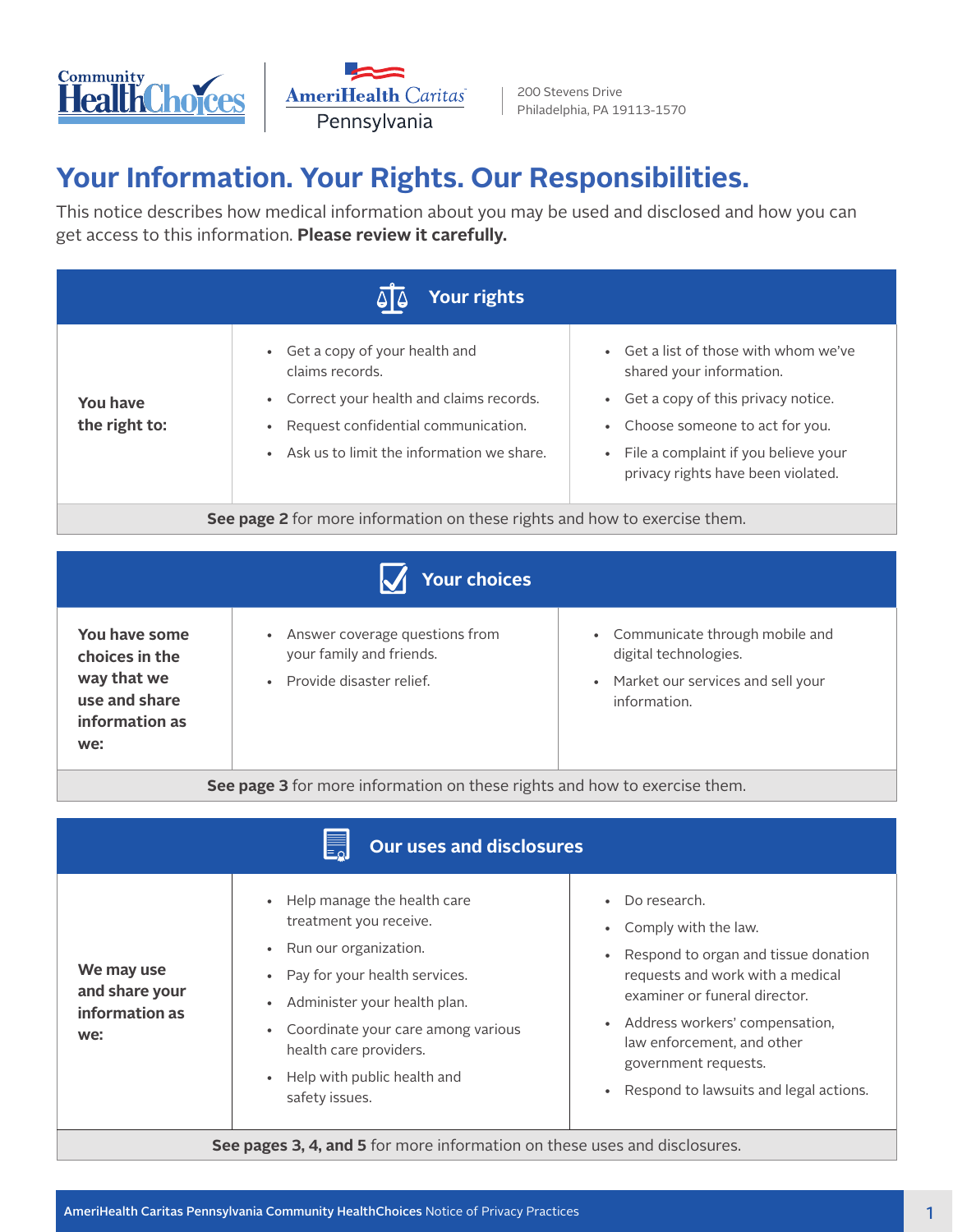**Your rights** When it comes to your health information, you have certain rights.<br>This section explains your rights and some of our responsibilities to help you.

| Get a copy of<br>your health and<br>claims records              | • You can ask to see or get a copy of your health and claims records and other health<br>information we have about you. Ask us how to do this.<br>We will provide a copy or a summary of your health and claims records, usually within<br>$\bullet$<br>30 days of your request. We may charge a reasonable, cost-based fee.                                                                                                                                                                          |
|-----------------------------------------------------------------|-------------------------------------------------------------------------------------------------------------------------------------------------------------------------------------------------------------------------------------------------------------------------------------------------------------------------------------------------------------------------------------------------------------------------------------------------------------------------------------------------------|
| Ask us to correct<br>health and claims<br>records               | • You can ask us to correct your health and claims records if you think they are<br>incorrect or incomplete.<br>• Ask us how to do this.<br>• We may say "no" to your request, but we'll tell you why in writing within 60 days.                                                                                                                                                                                                                                                                      |
| <b>Request</b><br>confidential<br>communications                | • You can ask us to contact you in a specific way (for example, home or office phone) or<br>to send mail to a different address.<br>• We will say "yes" to all reasonable requests.                                                                                                                                                                                                                                                                                                                   |
| Ask us to limit<br>what we use or<br>share                      | • You can ask us not to use or share certain health information for treatment, payment,<br>or our operations.<br>• We are not required to agree to your request, and we may say "no" if it would affect<br>your care.                                                                                                                                                                                                                                                                                 |
| Get a list of<br>those with whom<br>we've shared<br>information | • You can ask for a list (accounting) of the times we've shared your health information for<br>six years prior to the date you ask, who we shared it with, and why.<br>• We will include all the disclosures except for those about treatment, payment, and health<br>care operations, and certain other disclosures (such as any you asked us to make).<br>We'll provide one accounting a year for free but will charge a reasonable, cost-based fee<br>if you ask for another one within 12 months. |
| Get a copy of this<br>privacy notice                            | • You can ask for a paper copy of this notice at any time, even if you have agreed to receive<br>the notice electronically. We will provide you with a paper copy promptly.                                                                                                                                                                                                                                                                                                                           |
| <b>Choose someone</b><br>to act for you                         | If you have given someone medical power of attorney or if someone is your legal guardian,<br>$\bullet$<br>that person can exercise your rights and make choices about your health information.<br>We will make sure the person has this authority and can act for you before we take any action.<br>$\bullet$                                                                                                                                                                                         |
| File a complaint<br>if you feel<br>your rights are<br>violated  | You can complain if you feel we have violated your rights by contacting us at 1-855-235-5115.<br>$\bullet$<br>You can file a complaint with the U.S. Department of Health and Human Services Office for Civil<br>Rights by sending a letter to 200 Independence Avenue, S.W., Washington, D.C., 20201, calling<br>1-877-696-6775, or visiting www.hhs.gov/ocr/privacy/hipaa/complaints/.<br>We will not retaliate against you for filing a complaint.<br>$\bullet$                                    |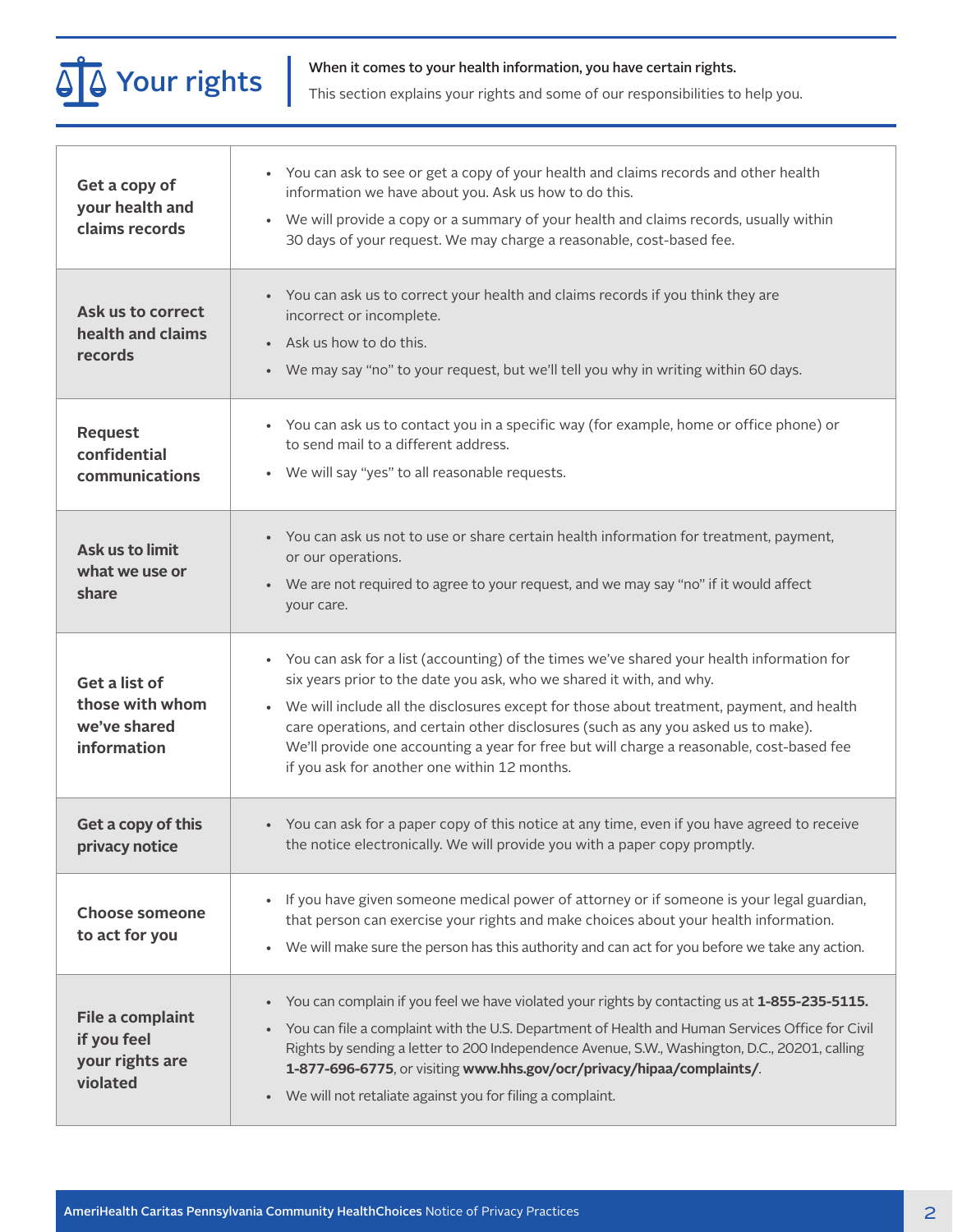

For certain health information, you can tell us your choices about what we share.

If you have a clear preference for how we share your information in the situations described below, talk to us. Tell us what you want us to do, and we will follow your instructions.

| In these cases,<br>you have both<br>the right and<br>choice to tell<br>us to:                        | Share information with your family, close friends, or others involved in your care.<br>$\bullet$<br>Share information in a disaster relief situation.<br>$\bullet$<br>Share information with you through mobile and digital technologies (such as sending<br>$\bullet$<br>information to your email address or to your cell phone by text message or through<br>a mobile app).<br>If you are not able to tell us your preference, for example, if you are unconscious, we may<br>go ahead and share your information with others (such as your family or a disaster relief<br>organization) if we believe it is in your best interest. We may also share your information when<br>needed to lessen a serious and imminent threat to health or safety. However, we will not use<br>mobile and digital technologies to send you health information unless you agree to let us do so.<br>The use of mobile and digital technologies (such as text message, email, or mobile app) has a<br>number of risks that you should consider. Text messages and emails may be read by a third party<br>if your mobile or digital device is stolen, hacked, or unsecured. Message and data rates may apply. |
|------------------------------------------------------------------------------------------------------|-----------------------------------------------------------------------------------------------------------------------------------------------------------------------------------------------------------------------------------------------------------------------------------------------------------------------------------------------------------------------------------------------------------------------------------------------------------------------------------------------------------------------------------------------------------------------------------------------------------------------------------------------------------------------------------------------------------------------------------------------------------------------------------------------------------------------------------------------------------------------------------------------------------------------------------------------------------------------------------------------------------------------------------------------------------------------------------------------------------------------------------------------------------------------------------------------|
| In these cases<br>we never share<br>your information<br>unless you<br>give us written<br>permission: | Marketing purposes.<br>$\bullet$<br>Sale of your information.                                                                                                                                                                                                                                                                                                                                                                                                                                                                                                                                                                                                                                                                                                                                                                                                                                                                                                                                                                                                                                                                                                                                 |

| <b>Help manage</b><br>the health care<br>treatment you<br>receive | We can use your health information and share<br>it with professionals who are treating you.                                                                                                                                                                                               | <b>Example:</b> A doctor sends us information<br>about your diagnosis and treatment plan<br>so we can arrange additional services. |
|-------------------------------------------------------------------|-------------------------------------------------------------------------------------------------------------------------------------------------------------------------------------------------------------------------------------------------------------------------------------------|------------------------------------------------------------------------------------------------------------------------------------|
| <b>Run our</b><br>organization                                    | We can use and disclose your information<br>to run our organization and contact you<br>when necessary. We are not allowed to use<br>genetic information to decide whether we<br>will give you coverage and the price of that<br>coverage. This does not apply to long-term<br>care plans. | <b>Example:</b> We use health information about<br>you to develop better services for you.                                         |
| Pay for your<br>health services                                   | We can use and disclose your health<br>information as we pay for your health services.                                                                                                                                                                                                    | <b>Example:</b> We share information about you<br>to coordinate payment for your health<br>services.                               |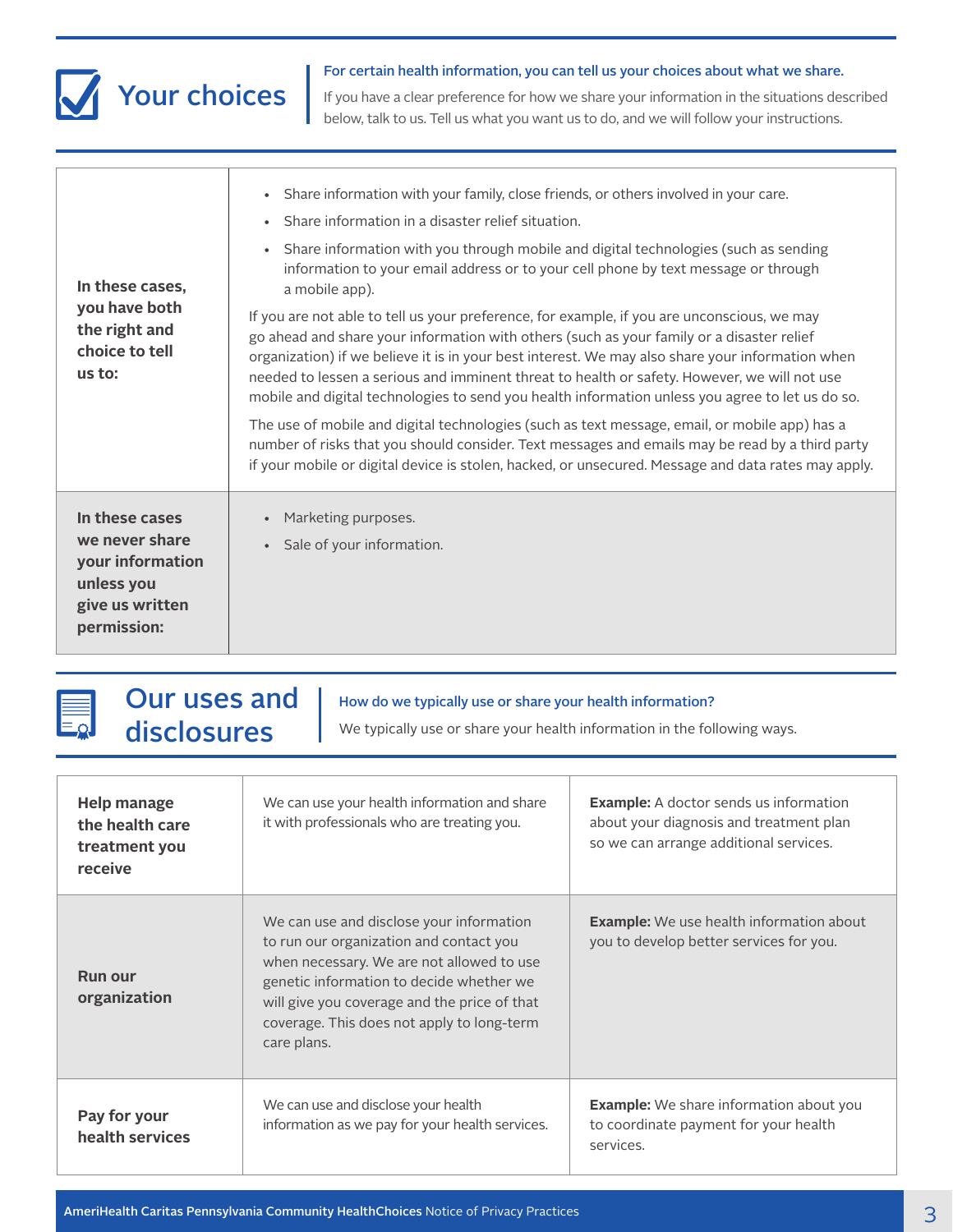| <b>Administer</b><br>your plan                                    | We may disclose your health plan<br>information for plan administration.                                                                                                                                                                                                                                                                                                                                                                                              | <b>Example:</b> We share health information<br>with others who we contract with for<br>administrative services.                                  |
|-------------------------------------------------------------------|-----------------------------------------------------------------------------------------------------------------------------------------------------------------------------------------------------------------------------------------------------------------------------------------------------------------------------------------------------------------------------------------------------------------------------------------------------------------------|--------------------------------------------------------------------------------------------------------------------------------------------------|
| Coordinate your<br>care among<br>various health<br>care providers | Our contracts with various programs<br>require that we participate in certain<br>electronic Health Information Networks<br>("HINs") and/or Health Information<br>Exchanges ("HIEs") so that we are able to<br>more efficiently coordinate the care you are<br>receiving from various health care providers.<br>For more information on HIEs, please visit<br>www.amerihealthcaritaschc.com or call<br>Participant Services at 1-855-235-5115<br>(TTY 1-855-235-5112). | <b>Example:</b> We share health information<br>through an HIN or HIE to provide timely<br>information to providers rendering services<br>to you. |

**How else can we use or share your health information?** We are allowed or required to share your information in other ways — usually in ways that contribute to the public good, such as public health and research. We have to meet many conditions in the law before we can share your information for these purposes. For more information, see: **www.hhs.gov/ocr/privacy/hipaa/understanding/consumers/index.html**.

| Help with public<br>health and safety<br><b>issues</b>                                                                   | We can share health information about you for certain situations such as:<br>Preventing disease.<br>$\bullet$<br>Helping with product recalls.<br>Reporting adverse reactions to medications.<br>Reporting suspected abuse, neglect, or domestic violence.<br>Preventing or reducing a serious threat to anyone's health or safety. |
|--------------------------------------------------------------------------------------------------------------------------|-------------------------------------------------------------------------------------------------------------------------------------------------------------------------------------------------------------------------------------------------------------------------------------------------------------------------------------|
| Do research                                                                                                              | • We can use or share your information for health research.                                                                                                                                                                                                                                                                         |
| Comply with the law                                                                                                      | • We will share information about you if state or federal laws require it, including with<br>the Department of Health and Human Services if it wants to see that we're complying<br>with federal privacy law.                                                                                                                       |
| <b>Respond to</b><br>organ and tissue<br>donation requests<br>and work with a<br>medical examiner<br>or funeral director | • We can share health information about you with organ procurement organizations.<br>We can share health information with a coroner, medical examiner, or funeral director<br>when an individual dies.                                                                                                                              |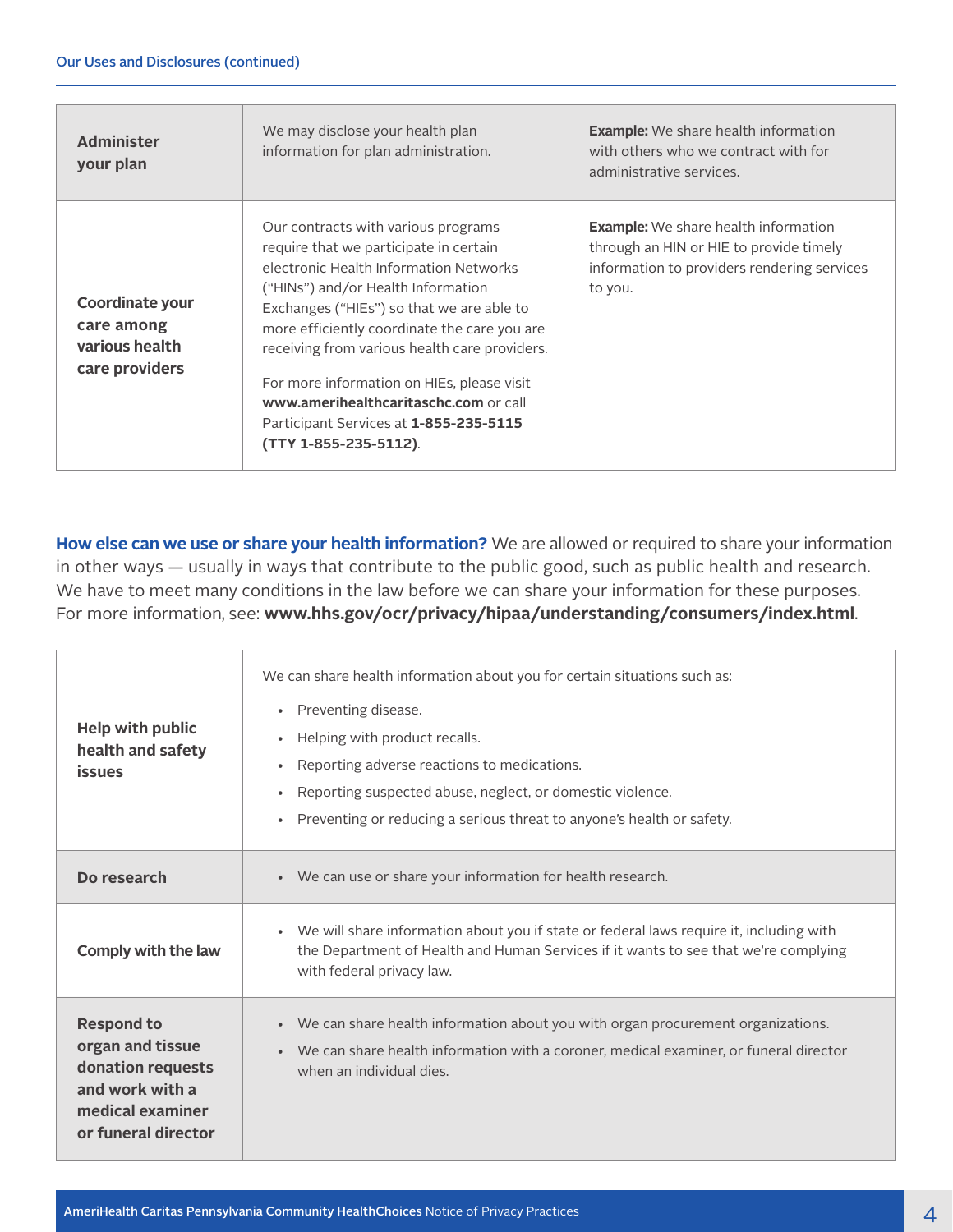| <b>Address workers'</b><br>compensation, law<br>enforcement, and<br>other government<br>requests | We can use or share health information about you:<br>• For workers' compensation claims.<br>For law enforcement purposes or with a law enforcement official.<br>$\bullet$<br>With health oversight agencies for activities authorized by law.<br>$\bullet$<br>For special government functions such as military, national security, and presidential<br>$\bullet$<br>protective services.                          |
|--------------------------------------------------------------------------------------------------|--------------------------------------------------------------------------------------------------------------------------------------------------------------------------------------------------------------------------------------------------------------------------------------------------------------------------------------------------------------------------------------------------------------------|
| <b>Respond to</b><br>lawsuits and<br>legal actions                                               | • We can share health information about you in response to a court or administrative order,<br>or in response to a subpoena.                                                                                                                                                                                                                                                                                       |
| <b>Additional</b><br>restrictions on use<br>and disclosure                                       | Certain federal and state laws may require greater privacy protections. Where applicable,<br>$\bullet$<br>we will follow more stringent federal and state privacy laws that relate to uses and<br>disclosures of health information including, but not limited to, HIV/AIDS, cancer, mental<br>health, alcohol and/or substance abuse, genetic testing, sexually transmitted diseases,<br>and reproductive health. |

## **Our responsibilities**

AmeriHealth Caritas Pennsylvania (PA) Community HealthChoices (CHC) takes our Participants' right to privacy seriously. To provide you with your benefits, AmeriHealth Caritas PA CHC creates and/or receives personal information about your health. This information comes from you, your physicians, hospitals, and other health care services providers. This information, called protected health information, can be oral, written, or electronic.

- We are required by law to maintain the privacy and security of your protected health information.
- We are required by law to ensure that third parties who assist with your treatment, our payment of claims, or health care operations maintain the privacy and security of your protected health information in the same way that we protect your information.
- We are also required by law to ensure that third parties who assist us with treatment, payment, and operations abide by the instructions outlined in our Business Associate Agreement.
- We will let you know promptly if a breach occurs that may have compromised the privacy or security of your information.
- We must follow the duties and privacy practices described in this notice and give you a copy of it.
- We will not use or share your information other than as described here unless you tell us we can in writing. If you tell us we can, you may change your mind at any time. Let us know in writing if you change your mind.

For more information, see: **www.hhs.gov/ocr/privacy/hipaa/understanding/consumers/noticepp.html**.